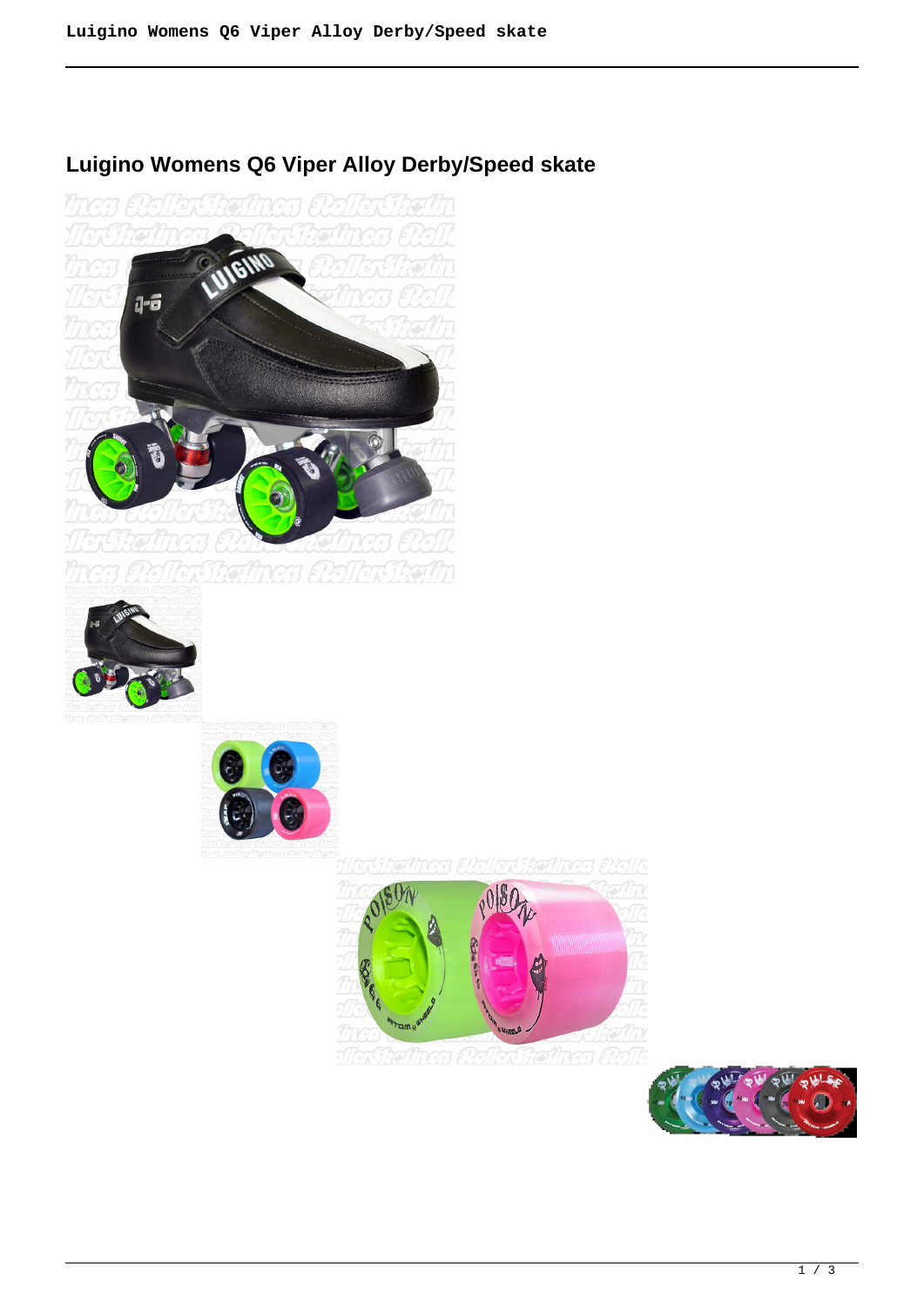The Jackson Womens Elite is specifically designed for Roller Derby but can be a great choice for Speed or Jam Rollerskating too!

Rating: Not Rated Yet **Price**  Base price with tax \$415.00

Price with discount \$249.00

Salesprice with discount

Sales price \$249.00

Sales price without tax \$249.00

Save: \$-166.00

Tax amount

[Ask a question about this product](https://rollerskatin.ca/index.php?option=com_virtuemart&view=productdetails&task=askquestion&virtuemart_product_id=1194&virtuemart_category_id=28&tmpl=component)

Description

## **Luigino Womens Q-6 Viper Alloy Derby/Speed skate**

This package features the Viper Alloy plate which utilizes the same toe stop screw found on our Falcon series plates.This plate design, utilizing the toe stop screw, allows for use of oversized stoppers that today's skaters require! The Luigino Q6 boot features performance microfiber uppers and linings, **[AquaTech](https://atomskates.com/pages/quad-boot-technology)** heat molding and Pro-Evolution Foot Bed (e-soles). This package includes a choice of quality ATOM wheels, with BIONIC ABEC 7 bearings and BIONIC Super Stoppers. The Jackson/Luigino philosophy has been to engage elite skaters in product development to ensure their skates deliver world class performance.

## **Luigino Vertigo Q-6 Boot**

Luigino, makers of industry-leading inline speed boots since 1997, introduced Luigino quad boots in 2011. The Q series is a new concept in quad boot design which represent an entirely new concept. Unlike traditional quad boots, Pro-E and BFT utilizes anatomical structures to help